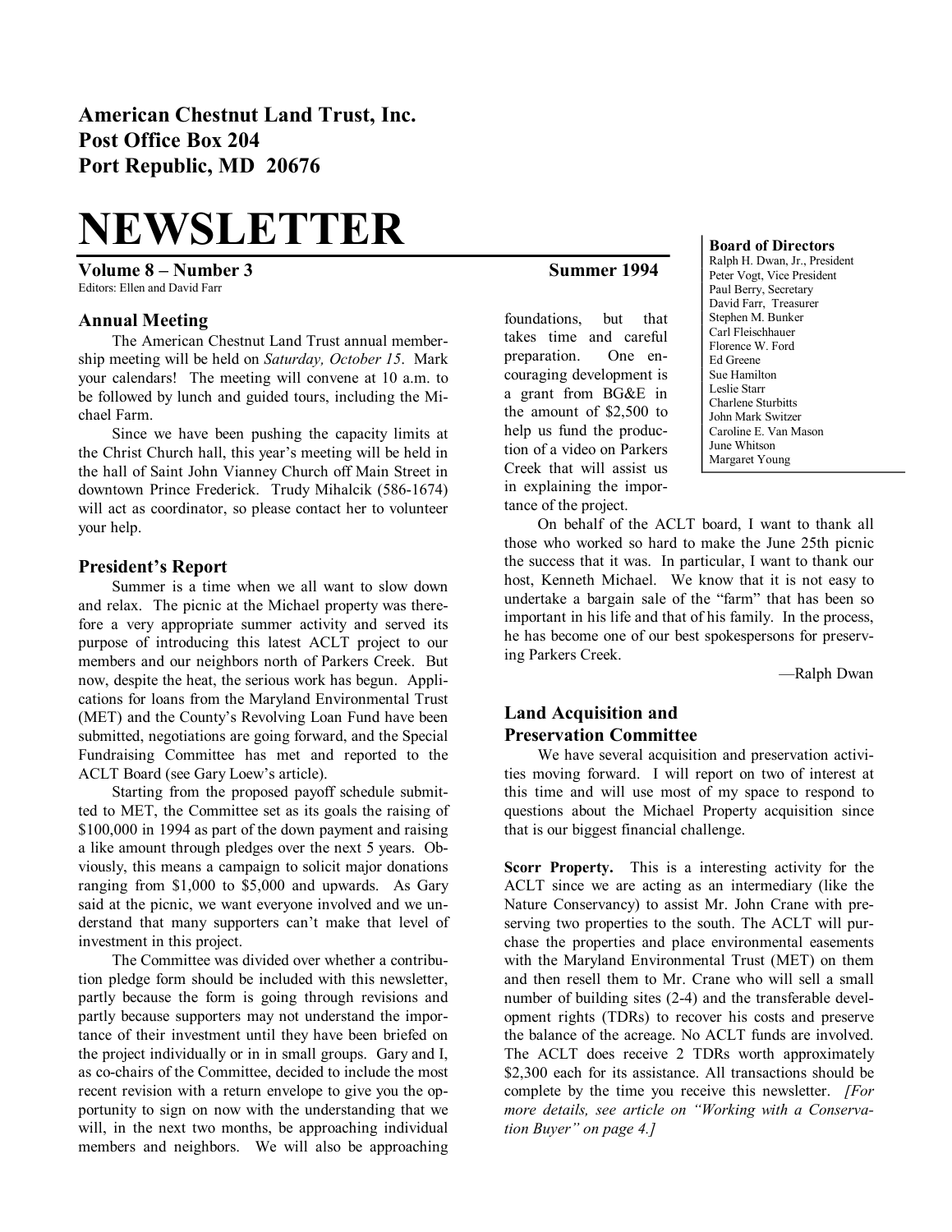**Wallace Addition.** The Board approved the purchase of 1.9 acres to be added to the Wallace property subject to a favorable report by Art Cochran. He and Mark Switzer have walked the property and believe it to be a worthwhile addition to existing properties.

**Michael Property.** Those of you who were able to attend the picnic found, I think, a beautiful 130-acre parcel on the northern slope of the Parkers Creek watershed and learned much about our reasons for initiating this acquisi tion. We are indebted to Ken Michael for sponsoring this event—even the weather cooperated. Since many of you were not able to attend, I would like to review some of the information we provided and respond to some of the ques tions we received during and since the picnic.

*Why is this property important to the ACLT?* It has long been an ACLT goal to preserve Parkers Creek and the surrounding watershed. We view preservation of the Michael property as key to that goal. Without our inter vention now, this 130-acre section of farmland and woods will become a residential area with 35 home sites. At this time, the northern slope of the Parkers Creek watershed is substantially undeveloped and the undeveloped area com prises a small number of fairly sizable parcels. The Mi chael property is the only property zoned and ready for residential development: Permits are in hand and site en gineering is complete. In fact, Mr. Michael has been ap proached by other developers who would like to develop the property if he does not. In short, it is ready to go to housing. If this parcel were to be developed, it would not only increase the probability that adjacent and nearby property owners would follow suit; it would also substan tially increase the value of their properties making future intervention by us, or any other group, an impossibly ex pensive proposition. If we have any intentions at all of preserving the watershed, we must act now. There are other factors which have influenced our decision to act including the natural values of the property, Mr. Mi chael's willingness to work with us, and our strong sense that the major properties between our current holdings and those on the western shore will be preserved. But these considerations are all secondary to our principal objective of preserving the watershed.

*Are we paying fair market price?* We have not yet signed a contract, however our current working offer is below market price. The Michael property is more valu able than surrounding properties because of its develop able status (The appraisal will be based on the estimated value of the 35 home sites.). Although our appraisal is not yet final, current estimates place the value between \$1.2 million and \$1.6 million. Our current offer is \$800,000.

*Why is Mr. Michael willing to sell below market price?* Mr. Michael has agreed to a "bargain sale." In essence, this means that he can claim the difference be tween the appraised value and the contract price as a con tribution to the ACLT and receive a tax deduction. The value of the deduction and the true worth of the property to Mr. Michael is therefore dependent on the appraisal. That is one of the reasons why we have not concluded negotiations at this time.

*How is the ACLT financing this acquisition?* The initial financing plan is to obtain two no-interest loans for \$200,000 each: one from the county and one from the Maryland Environmental Trust; to obtain at least \$100,000 in contributions; and to finance the balance with a loan from Mr. Michael. The loans will be paid off over 5 years through a combination of grants, contributions and sale of development rights.

*What happens if the ACLT can't pay off the loans?* Ordinarily, when the ACLT purchases a property, it is converted to an Agricultural Preservation District (APD), transferable development rights (TDRs) are granted, and the TDRs are sold to recoup our costs. In this case, we may initially convert all of the property excepting 3-4 building sites into an APD. The value of the building sites plus the remaining undeveloped portion should be ade quate to secure the loans. Thus, in the worst case, we would sell the building sites plus the larger site for resi dential development to pay back the loans.

*What will become of the house on the propert?* There have been many suggestions: To use the house as an office; to rent it; to create a shared office for the ACLT and related groups (e.g. Plum Point Land Trust, Calvert County Farm Trust, etc.); or to sell the house and sur rounding acreage as a home site. However, there are no final plans at this time.

*Will the property require a caretaker?* We do not believe that the property will require a caretaker. We will have to manage the property as we do all of our existing holdings. Hopefully, new ACLT members who live nearby will join us in this effort, as have many members from the Kenwood area who have joined us in preserving the parcel purchased adjacent to Governor's Run.

*What is the status of the large parcels between exist ing ACLT properties and the Michael Property?* The Maryland Nature Conservancy is actively negotiating for the Jett Farm, and we know of no current plans to develop any other properties between ACLT holdings and the Mi chael property. We remain optimistic that the major por tion of the watershed can be preserved substantially as it is today in farms and woodlands.

*How does this property fit into the overall county zoning plans?* The Parkers Creek watershed is designated as a critical natural area in both county and state land use plans. Both county and state agencies have been suppor tive of our efforts to preserve the watershed. In fact, the state is committed to reimbursing the Nature Conservancy for the Jett Farm with Program Open Space funds.

*What happens if other important properties of inter est to the ACLT become at risk before the Michael prop erty is paid off?* The ACLT has limited resources and the ACLT board of directors is constantly reassessing its pri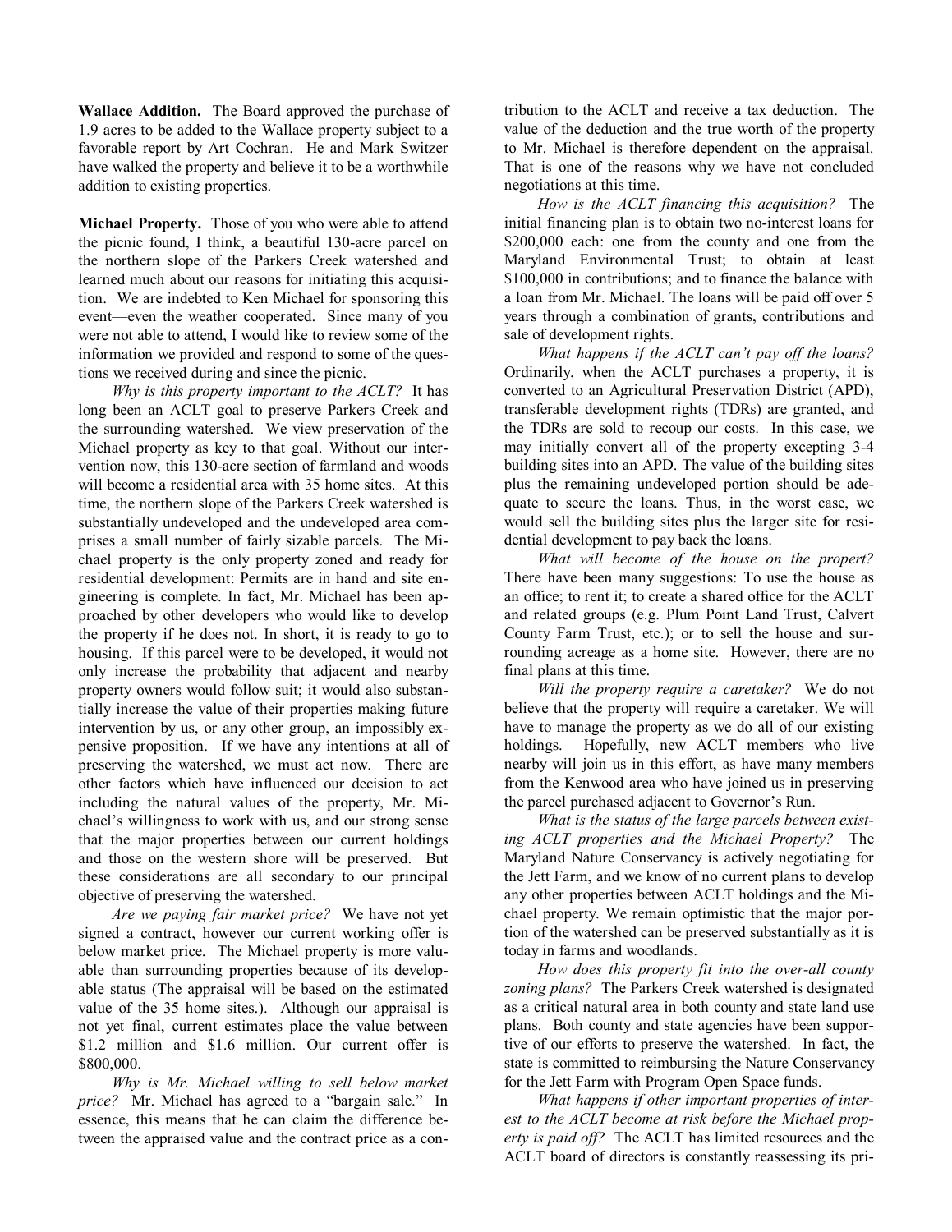orities. At this time, preservation of the Michael property is our highest priority and we have devoted most of our financial resources towards this goal. We do not foresee a reason to change direction at this time. Nonetheless, the ACLT was initially created to respond to the potential loss of the Gravatt property to development, and we may have to react again until we have achieved our goal of preserv ing the watershed. We are familiar with all of the sur rounding properties and have contacted most of the own ers—many are members of the ACLT. We are aware of no other (immediate) threats at this time.

*Why should I invest in this property?* "Invest" is the key word in this question. If you would like to see the Parkers Creek watershed preserved in its natural state available to you and your children and your children's children for all time—you should invest in this property. Only a public/private partnership can achieve this goal. Although both state and county agencies have designated the Parkers Creek watershed as a critical natural area, they cannot by themselves make this a reality. They can not move quickly enough, nor can they devote large amounts of public funds solely to this cause. They can, and have, supported us. More importantly, our personal contributions add up to an indication of concrete citizen (voter) interest in this goal. This, in turn, has attracted official support and aid. The Calvert County revolving fund loan program (from which we will borrow) and the state commitment to eventually purchase the Jett property from the Nature Conservancy are examples. I recall a conversation with Senator Fowler several years ago when Peter Vogt and I met with him to discuss ACLT goals. He made a comment which has influenced me to this day. He expressed his appreciation and support for our goals and his willingness to support and added that it was a pleasure to work with a group that was seeking only cooperation not money. He then went on to state how important it was to him, as a legislator, when seeking the support of others, to be able to demonstrate local (voter) interest and com mitment to a project. He stated that there was no better indication than a group of people who had committed their personal resources.

Finally, I would like to give you a more personal response—the one I offered at the picnic. As do we all, I contribute some time and money to many groups: Former schools, professional societies, social organizations, com munity groups; environmental organizations and others. In most cases, the benefits are elusive and intangible and my contributions are minuscule relative to the cause. The ACLT is different. Contributions go directly to land that is preserved forever. I can see it and walk in it today, and I know that I cannot even imagine how many people will benefit in how many ways in the future, but I know they will. I believe any contribution to a Parkers Creek natural area is an investment which will return its cost many times over.

*How much should I contribute?* Only you can an swer that. It will take some large contributions to achieve our financial goals; however, many small contributions add up. Furthermore, simply gaining many new contribu tors of any amount and new members enables us to dem onstrate to others the true community support for our goals. No one can do this alone.

—Gary Loew

# **What's Happening?**

Throughout the year, the ACLT helps protect the environment and encourages others to do so through its outreach activities. During the last few months we have:

**•**Donated \$100 to the 1994 Calvert County Envirothon team, sponsored by the Calvert Soil Conservation District. This team placed second in the state!

**•**Hosted a lunch for a coastal resource evaluation team comprised of representatives from the National Oceanic and Atmospheric Administration and the Coastal Zone Management Programs of the Maryland and Alaskan Depts. of Natural Resources. They were given a slide show, trail hike and a great lunch.

**•**Participated in a meeting with Maryland Bicycle Advi sory Committee hosted by the Calvert County Open Space Committee. Board member, Paul Berry, represented the ACLT in learning how Calvert County could become a more "bicycle friendly" county.

**•**Presented a talk and slide show in Hagerstown for the Dept. of Natural Resources' "Protecting Floodplains and Other Sensitive Areas: Why and How" workshop for state wide county planners. Member Bob Pfeiffer gave an out standing presentation.

**•**Hosted a field trip/staff retreat to Parkers Creek for the Maryland Office of The Nature Conservancy. Ralph Dwan was on hand to greet the staff as they enjoyed coffee and donuts during an overview of the ACLT watershed objectives and a slide show.

**•**Attended a workshop, The Heritage of Southern Mary land, hosted by Senator Paul Sarbanes and Representative Steny Hoyer. Several of our board members attended and Paul Berry has become our follow-up representative to the Southern Heritage Coalition.

#### **Trail News: Trail Names to Change**

It took about four and a half months for the trail sys tem to completely recover from the February ice storms, although limbs will undoubtedly continue to fall and care should be taken when walking in the woods, especially on windy days. Peter Vogt initially cleared the yellow trail from the Chestnut Bridge to the Frog Pond by working weekends for about a month. A professional crew headed by Clinton Goad came in with several chain saws and a skidder and had most of the rest of the trails in good shape by April. Art Cochran and his chainsaw, together with one or two other volunteers, put in two hard days on April 16 and June 26 to clear the west loop of the blue trail on the main/west tract and a last stretch of the east side trails. (April 16 was also the day an American Bittern chose to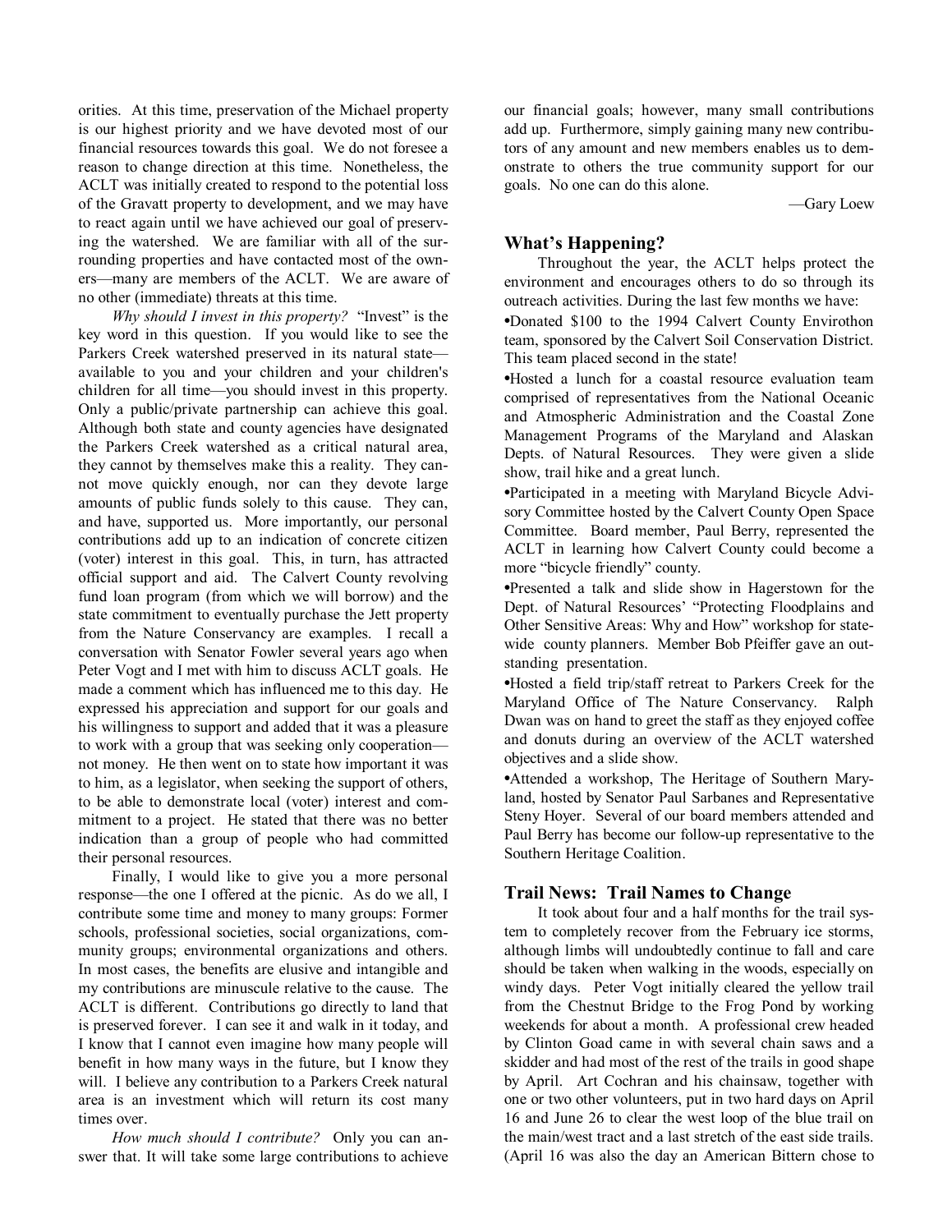spend time in the larger main entrance tobacco field. This was a special sighting, as these reclusive birds are seldom seen in the first place, and then more normally in their usual habitat of marshes.)

Now that the trails are "back to normal," we can resume work on the projects described in last winter's newsletter: Revising the map and trail guide, re-blazing the trails, and establishing a new circuit on the east side. The map revision remains a major undertaking, although an updated version of the current trail guide should be possible this year. As trails coordinator I have thought a lot about the trail names and while the present system of colored loops has served the purpose, I think that assign ing a particular and perhaps descriptive name to each trail might better identify the trails and make the system easier to understand. As it is now, the four main trails on the east side are blue, blue and red, red and yellow, and yel low, with a small white circuit coinciding with the blue and red loops. The colored blazes marking the trails could stay the same (although blue is soon changing to purple to reserve blue for boundaries) but each of these trails would have a name independent of its color. Possi ble names include the Flint Trail for the westernmost part of the blue trail in honor of its builders and, as it is al ready known by some, the Swamp Trail for the eastern most/outer loop of the yellow trail where one always gets wet, and the Bamboo or Garbage Dump Trail for the red and yellow trail that goes past the privy. I would greatly appreciate feedback on this idea, and particularly sugges tions for trail names.

Work has begun on the expanded east side trail loop, although creation of the new stretch behind the properties on Scientists' Cliffs Road may not happen until the vege tation has died back in the fall. Part of the June 26 work effort included constructing a footpath branching left from the extension of the Weems boundary trail just before the steep downhill. This path (the Turkey Trail) joins back with the old trail further south and east than the original junction and thus covers more ground while avoiding the steep hill. (This steep hill will remain an optional short cut for those with less time or more desirous of aerobic activity.) It should be possible to have the existing east side trails blazed by the end of the summer.

These are your trails. Enjoy them and let us know how they can be improved.

—Leslie Starr

# **Land Preservation: Working with a Conservation Buyer**

On July 13, the Maryland Board of Public Works approved the acceptance by the Maryland Environmental Trust (MET) of a deed of conservation easement from ACLT covering a 30 acre tract of forested land on the west side of Route 2/4 in the watershed of Helen's Creek. This action cleared the way for ACLT to enter a new ven ture that will eventually preserve 146 acres of woodlands.

The key person in this venture is a conservation buyer by the name of John Crane, who has already pre served hundreds of acres around Helen's Creek under the County's Agriculture Preservation District Program. With the assistance of our attorney, John C. Prouty, he put together a proposal that was accepted by the ACLT board. We agreed to purchase the property in a bargain sale from the current owners and then to sell it to John Crane after the property was recorded as an Agriculture Preservation District (APD), TDRs were transferred, and the deed of conservation easement to MET was also recorded. The purchase and resale of the initial tract went to settlement on July 27 with the proceeds from the resale being the consideration from the purchase, so that the only expense to ACLT has been in staff and volunteer time. To cover these "expenses," ACLT retained one TDR, which was sold at settlement for \$2,300. An additional TDR will be retained from the other tract, when the second pur chase/resale takes place within 12 months.

The ACLT board feels that this is an important precedent-setting venture, as other conservation buyers may well be attracted to such an arrangement. Land is permanently preserved at nominal cost to ACLT and we have no responsibility for future management. We want to acknowledge the assistance that we received from the Trust for Public Land and The Nature Conservancy as advisors on this project.

—Ralph Dwan

# **A Chance to Explore Parkers Creek by Canoe**

When: October 1 Time: 9 AM 12 PM 3 PM

Trip Leader is Vivian Marsh, ACLT mem ber and Southern Maryland Senior Regional Planner for the Maryland Department of Planning.

All equipment (including life jackets) will be provided. Bring a drink and energy snack.

For Reservations or Information: 586-0492—June Whitson 5862226—Caroline Van Mason 586-0529-Mary Loew

#### **Special Thanks**

Thanks to Joanne Hildebrand who keeps our office gardens in tip-top shape and has contributed many, many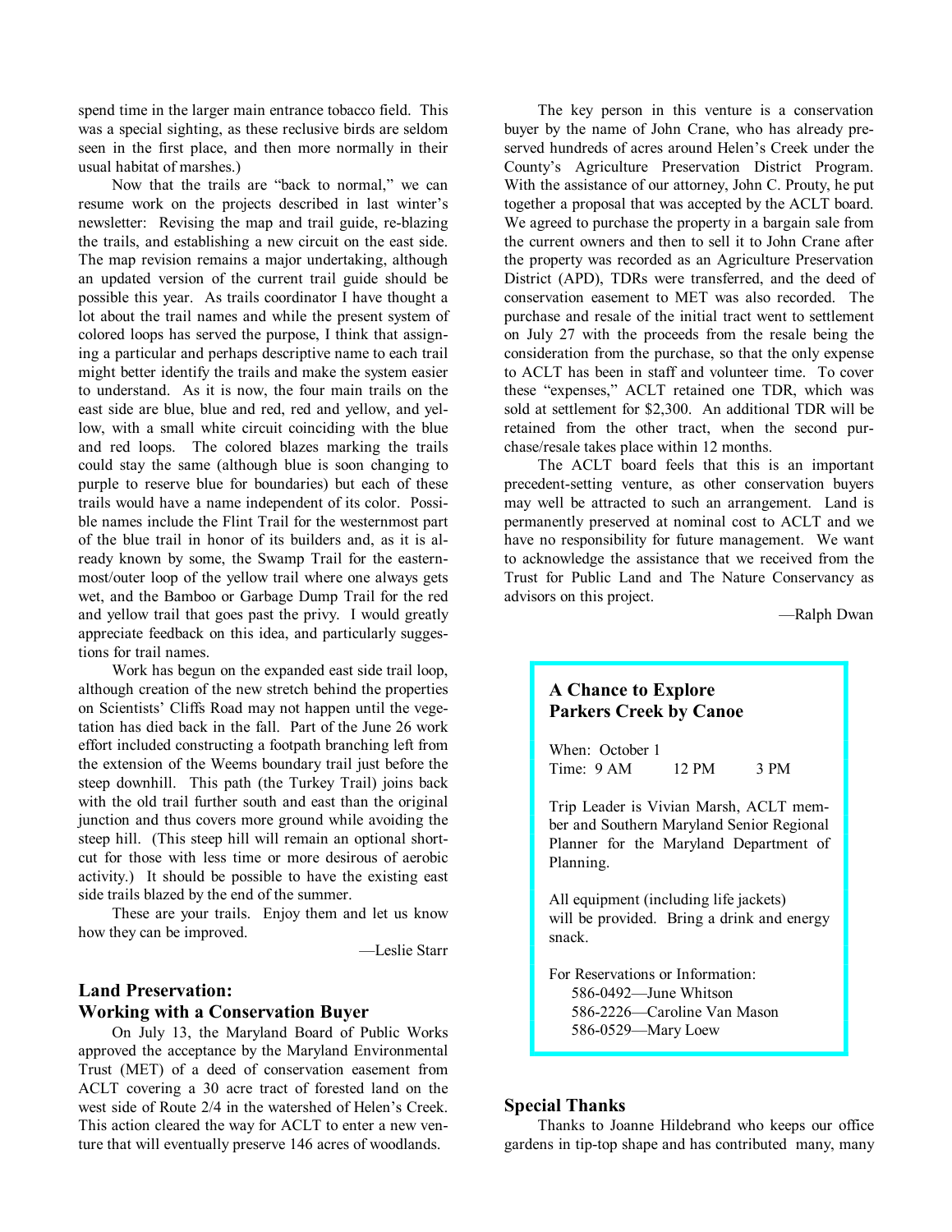plants! New this year are 10 azaleas all donated by John Parker. Another special thank you goes to Paul Dennett for his contribution of the video tape, *Chesapeake, Living Off The Land*, by the Chesapeake Bay Foundation. Adding to our film library is *Critical Area and You* and *Preserv ing Calvert County Open Space*, both loaned for copying by Calvert County Government, thanks to Eddie Dichter and Sherrod Sturrock. *Now all we need is a VCR to play them. Anyone upgrading who would consider donating their old one?*

# **Fun on the Farm: Michael Cookout a Success!**

If you attended the Michael/ACLT cookout introduc ing the property to our members and friends, there is not much to be added by a simple newsletter article. A good time seemed to be had by all—even the hikers who followed Peter Vogt into the depths of the woods, through weeds and poison ivy, over fallen trees, into the swamp and over the creek! Those less adventurous started their afternoon with a hike to the overlook for a breathtaking view of what very well may be the deepest ravine in Cal vert County. The weather couldn't have been better, with a gentle breeze flowing over the shade-covered lawn while children went "camping" and blew bubbles and older kids played basketball and volleyball. Meanwhile, old friends shared laughs, new friends were made, politicians smiled and chatted and most guests toured Ken Michael's lovely home filled with ACLT displays, movies and slides.

Our keynote speaker, Senator Bernie Fowler, intro duced by Commissioners Hagner Mister and Pat Buehler, applauded the ACLT members for their efforts to conserve the beautiful farm and woodlands. Sherrod Sturrock spoke on behalf of the Calvert County's Open Space Committee, sharing the goals of the county and how ACLT's efforts complimented the visions held for the Parkers Creek Watershed. Gary Loew, Chairman of the ACLT's Land Acquisition Committee, and Ralph Dwan explained the importance of protecting the Michael Farm, how it fit into our long term plans and its impact on the watershed. Gary went on to explain the financial plan ning for such a major undertaking and asked everyone to pledge their support. Ken Michael added a special touch to the program as he talked about his history on the prop erty, building the house while still in college, hunting with his two sons and how glad he was to work with the ACLT to see that the property be preserved and open for public use.

The highlight of the day was undoubtedly the "feast" provided by our host—roast pig, steamed crabs, fried chicken, hot dogs, corn on the cob, salads, and soda and beer. Catering by the Rod 'n Reel with special attention by Mr. Michael's friends Mary O'Dell and Gerald Dono van and their catering coordinator, Susan West, was su perb!

Special thanks go the following people for their ex traordinary efforts to make the day such a success: Wilson Freeland • Jim Cawood • Rachael Brunk • Sandy Roberts • Doug Alves • Dan Hamilton • Eric Vogt • Paul Berry • Ed Greene • Gary Loew • Janet Greene • June Whitson • Mary Dwan • Jay Switzer • Joe Turner • Mar garet Young • Doris Zitzewitz • Peter Vogt • Susan Simon • Ralph Dwan • Leslie Starr • Mark Switzer • Bob Pfeiffer • Diana Niland • Hannah Toland • Renee Switzer • Charlene Sturbitts • Peggy Saville • Eddie Dichter • Judith Dahmann • Aileen Hughes • Paul Dennett • Beth Niland • Joe Turner • Kirsty Uunila • Allan Wilson.

#### **Welcome New Members**

We are very pleased to announce our new est members. The following have joined since last new member listing in our Winter issue. We welcome you all! Dr. and Mrs. William Gay Ms. Betty Hartford

Mr. and Mrs. Charles Honnet

Ms. Isa Engleberg and Mr. Allan Ken nedy

Mr. and Mrs. Charles Kuhn

Ms. Mimi Lacouture

Ms. Theresa Lloyd

Mr. and Mrs. Harold Matteson

Mr. and Mrs. Edwin Noell

Mr. Richard Simpkins

Ms. Bertha Ulbricht

# **ACLT Markets Green Aliens!**

Starting this year, the ACLT will be selling its deli cious bamboo shoots (in season, which extends from mid April to late May), poles, and plants, as well as Oriental Bittersweet, known for its decorative red berries in the late fall. Both of these "green aliens" were introduced in 1947 on what is now ACLT land at the request of the previous owner, G. Flippo Gravatt. ACLT Charter member Joe Showalter remembers the day he and two helpers drove to the garden of a Dr. George Darrow in Glenn Dale, near Washington, to obtain the bamboo. This initial (1947) planting established the large patch near the Frog Pond (next to the east end of the yellow trail), and some time later another planting was established about midway along the yellow/red trail overlap. Both the bamboo and the bittersweet are doing well—one might say *too well.* Our ACLT Land Management Committee's goal is to stabilize the populations near their present limits and har vest surpluses as a renewable resource, hopefully bringing a modest income to the trust.